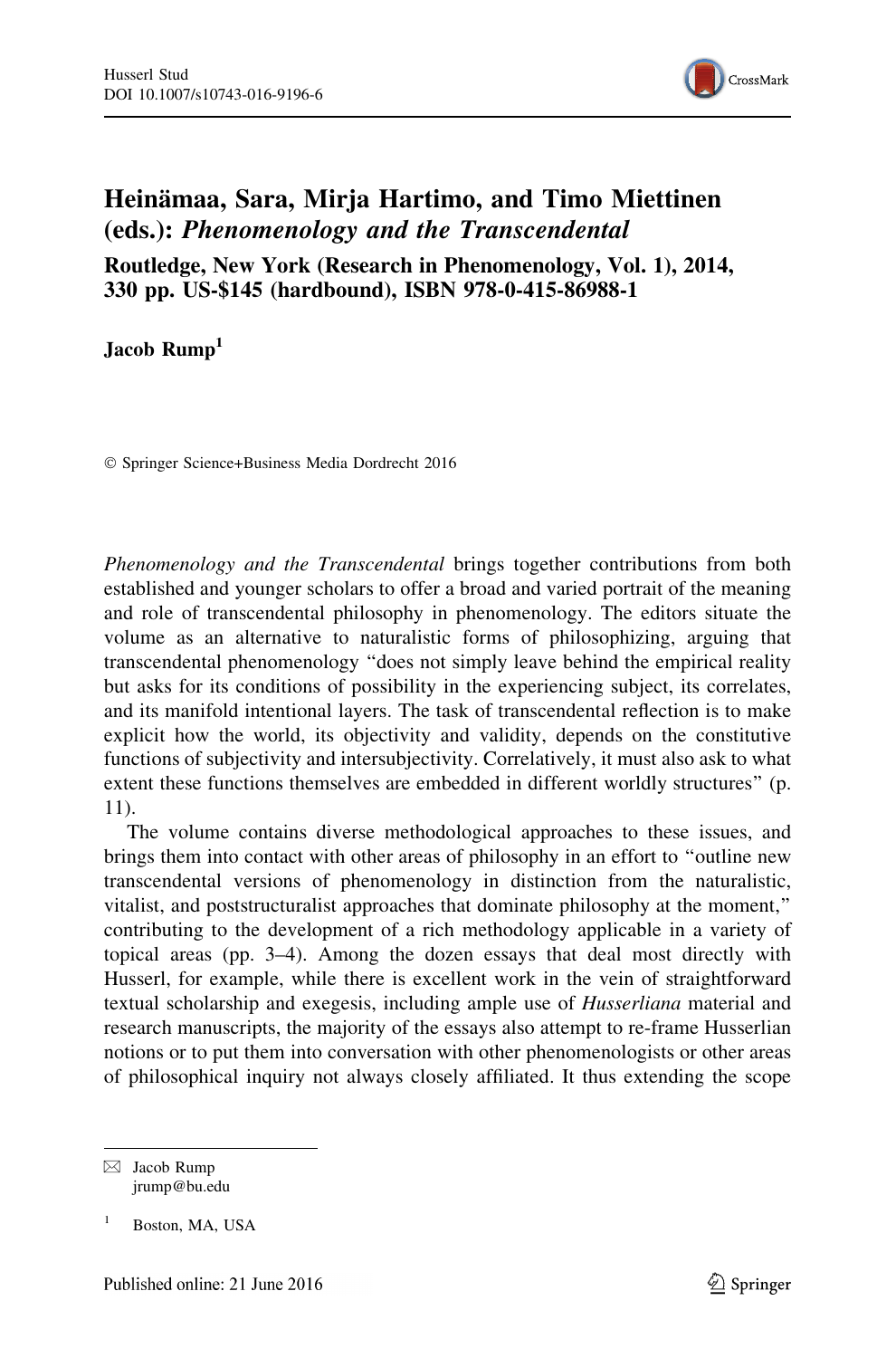and influence of transcendental phenomenology in the context of contemporary debates.

In addition, the volume encompasses a wide historical scope, with coverage ranging from Husserl's contemporaries outside the phenomenological tradition (e.g., discussions of James in Cobb-Stevens and Avenarius in Carr) to present-day inheritors and critics of the phenomenological tradition (e.g., Crowell on Zammito and Barbaras; Tengelyi on Richir and Marion; Backman on Meillassoux; Loidolt on P. Strawson, McDowell, and Putnam). In addition, the volume begins with a valuable introductory essay (co-written by the editors) which surveys the development of transcendental philosophy from the medieval period, through Descartes and Kant, the post-Kantian idealists and the neo-Kantians, to Husserl who marks, appropriately, the focal point of the examination—and beyond, concluding with a look at later phenomenological thinkers such as Heidegger, Sartre, and Merleau-Ponty.

As is fitting for a volume on *phenomenology* and the transcendental, the primary focus is Husserl, with multiple essays considering his relationship to either Kant or Heidegger (or both). Aside from the editors' introduction, there is relatively little discussion of Merleau-Ponty, Derrida, or Levinas, and—despite his inclusion in the introduction as a central character in the story of ''Husserl's legacy'' with regard to transcendental phenomenology—even less mention of Sartre. Thus the conception of the transcendental at play in the volume, while it undergoes a variety of interpretations and developments, is mostly limited to the version developed through Kant, Husserl, and Heidegger.

The essays are arranged topically in four parts. Part One, ''Transcendental Philosophy,'' contains the volume's most detailed considerations of the nature, scope, and continued relevance of transcendental inquiry in general. Crowell's essay focuses on Husserl and Heidegger to define a specifically phenomenological conception of ''transcendental life,'' defending it against various ''detranscendentalized'' philosophies of life, including not only traditional naturalism but also the post-positivist ''new naturalism'' of John Zammito and the ''biocentric'' phenomenology developed by Renaud Barbaras. Tengelyi's piece follows this discussion nicely and constitutes the volume's most compelling and informative take on the critique of transcendental phenomenology in recent French phenomenology (for whose international reception, it should be noted, Tengelyi's work has been instrumental). By developing a conception of categories of experience as  $reflective$  judgments  $\dot{a}$  la Kant's Third Critique, Tengelyi argues for a version of transcendentalism immune to the de-subjectivizing—and thus, in an important sense, de-transcendentalizing—criticisms of more recent thinkers such as Richir and Marion. Obsieger's essay takes up similarly fundamental themes and is especially insightful on the transcendental role of correlationism in phenomenology—a theme that ostensibly recurs in Part Four of the volume but is in fact more directly treated here.

Part Two, "Subjectivity and Intersubjectivity," contains convincing treatments of topics in ethics, politics, and social philosophy—avenues that, as the editors note (p. 12), are often wrongly thought to be outside the supposedly exclusively epistemological purview of phenomenology. Jacobs' essay offers a reexamination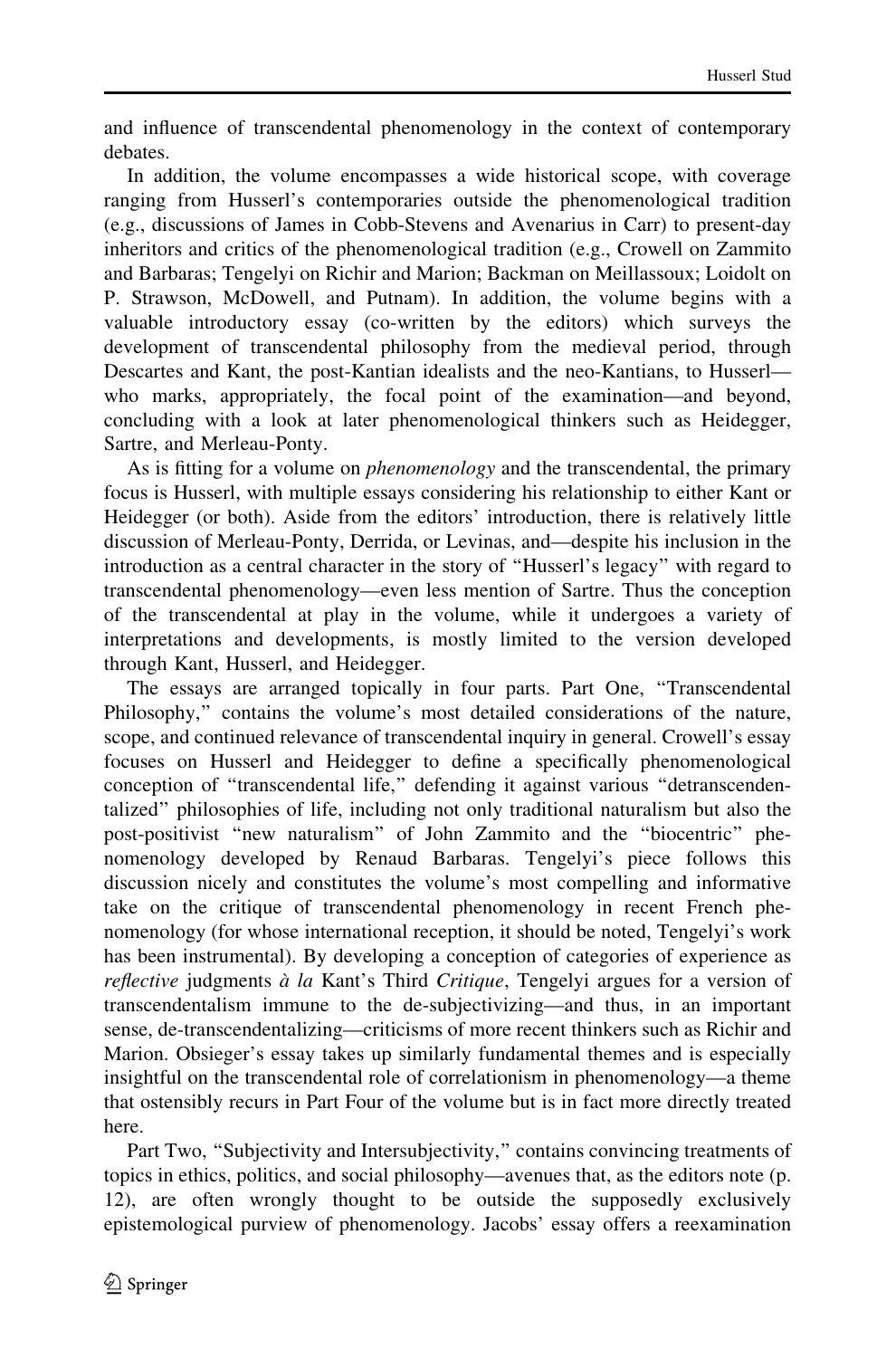of the self-constitution of the subject in Husserl, arguing for a personalistic, ''horizontal'' account according to which the constituting subject ''constitutes itself as an embodied subject in and through the way it acts in the world of which it is aware in a way that reflects its history'' (p. 101). Pulkkinen's essay takes up a similar line of inquiry, framing constitution as a process involving complex interplays of passivity and activity in which ''historical-genetic'' conditions supplement ''morphological-static'' conditions as part of an ongoing task of inquiry in which transcendental subjectivity is ''dynamically entangled with the world that it constitutes'' (p. 107). Noting—but rejecting—various Continental critiques of Husserl for the role accorded to infants and animals in his phenomenology, Heina maa's piece develops a conception of the cultural and historical world as one according to which ''the sense of the world as the common ground and infinite field for different historical peoples is not a correlate of any conscious activities whatsoever, individual or communal, but is a complicated constitutional achievement that includes mutual recognition of communal subjects who are conscious of the temporal limits of their own lives'' (p. 143).

Similarly, Miettinen's essay proposes ''a theory of social ontology that does not begin with the phenomenon of interaction but seeks to address its unconsciously constituted basis in different forms of passivity […] extend[ing] from the very basic level of intersubjective experience to higher-order normative presuppositions, including all kinds of collective habitualities, styles, and convictions'' (p. 152). It is this lower level of ''interpassivity,'' Miettinen argues, that allows a Husserlian transcendental social ontology to avoid the vicious circle that arises for accounts of intersubjectivity based exclusively on empathy (''How can others be both the precondition as well as the object of empathy?'' (p. 153)) by recognizing that others appear in my everyday experience ''not as objects to be constituted or bodies to identify with but as the *manifold of possible perspectives*" (p. 153).

This ''open intersubjectivity'' (Hua IX, p. 394) in turn explains how it is possible for there to be a more primordial form of community, a ''transcendental we'' that has characteristics normally attributed only to isolated subjectivities, such as will and intentionality, and whose intentional correlate is a single, identical world, a ''concrete absolute'' for social constitution prior even to the institution of sociocultural meanings made possible by structures such as language and habit. Miettinen also links this to Husserl's references to communities as ''personalities of a higher order'' (e.g., Hua VI, pp. 191–192). Miettinen is keen to emphasize the underappreciated political dimensions of phenomenology that follow from his account: ''it is precisely on the basis of a 'rigorous social philosophy' (Hua 27, p. 57)—a transcendental social ontology—that one is able to do justice to the 'constructed' and political character of socio-ideological commitments'' (p. 152). His grounding of this account in a deep genetic account of community and intersubjectivity is especially representative of the general strategies and strengths of the volume.

Part Three, "Mind and the World," deals with traditional transcendental questions concerning the relationship between mind and world, subjectivity and objectivity, and empirical versus transcendental forms of inquiry. Carr's piece presents an overview of the development of Husserl's conception of world (and later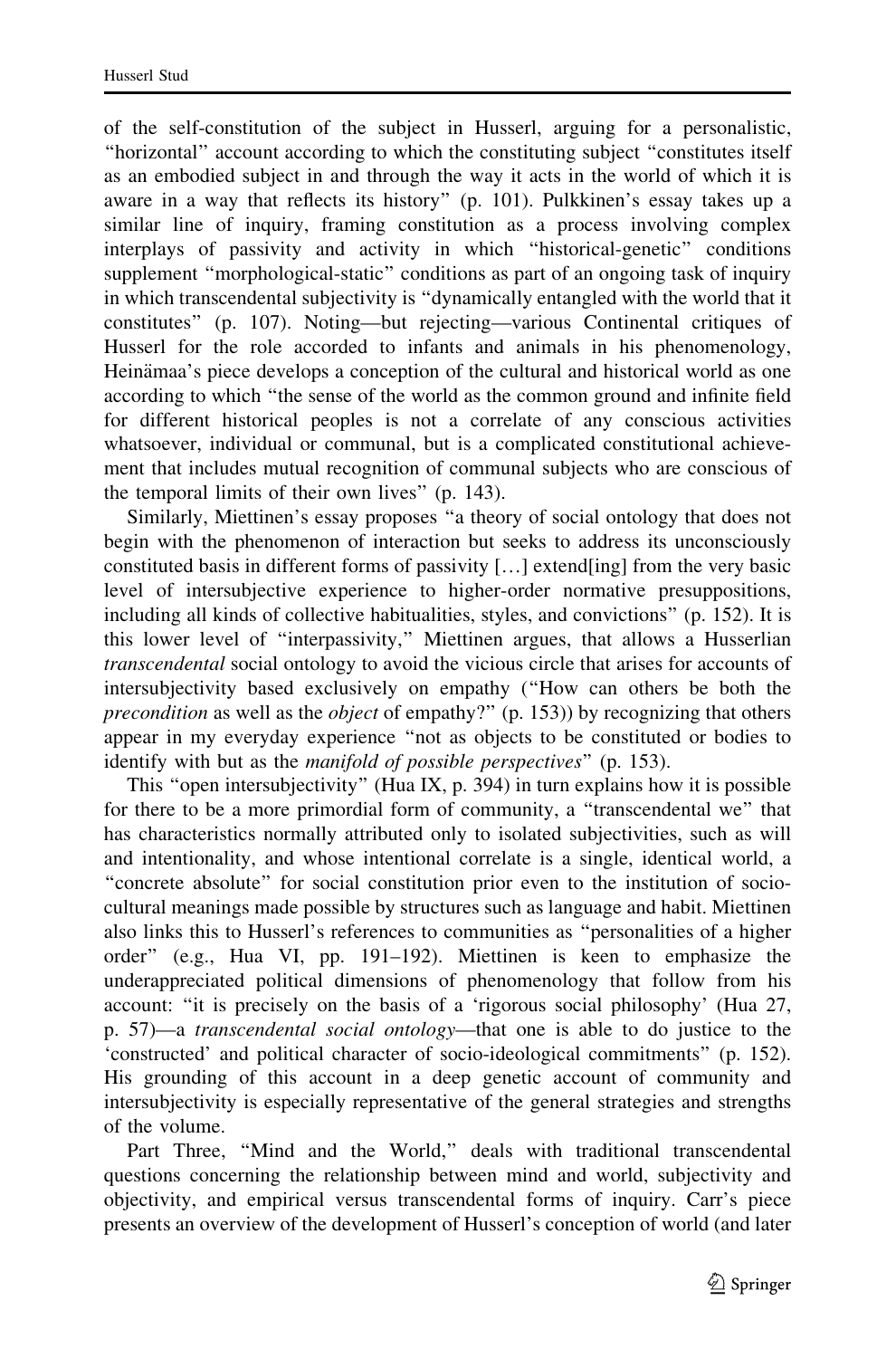lifeworld), with special attention to its relation to the self and to natural science, including an insightful discussion of Husserl's use of the term *Allnatur* in the recent Lebenswelt volume (Hua XXXIX). Taipale's essay offers a nuanced evaluation of the relationship between psychoanalysis and transcendental phenomenology and examines ways in which psychoanalysis might contribute to phenomenological thinking about the role played by ''the dimension of needs, desires, and fantasies [...] in the organization of bodily experiences and in the early formation of the selfother relationship'' (p. 231). Cobb-Stevens' piece compares William James' notions of consciousness and experience to Husserl's transcendental account, and uses both to critique mind-brain identity theory in contemporary philosophy of mind.

Part Three also includes an original and insightful piece by Sophie Loidolt that embodies much of the strength and character of the volume as a whole. Loidolt sketches the project of an ''object-guided'' conception of transcendental phenomenology that respects Kant's critical insight concerning the correlational structure of experience: ''that the possibility of objectivity coincides with the structure of subjectivity and that a transcendental investigation of experience directly correlates with an investigation of the structure of the objects of experience themselves'' (p. 190). The essay focuses on crucial developments of this conception by Husserl (largely following Heidegger's reading in History of the Concept of Time) [\(1985](#page-6-0)), while at the same time arguing for a stronger objective focus to phenomenological inquiry—admitting a certain form of givenness at the heart of lived experience.

Following Heidegger, Loidolt argues that Kant's conception of the correlational structure ultimately falls prey to a version of subjectivism that does not adequately account for the independent contributions of the objective side of the correlation: ''the old concept pair of form and matter/stuff […] has been incorrectly and misleadingly split according to the modern concept pair of the internal realm of subjectivity and the external world of objectivity. Since the internal and external realms are considered to be essentially separate spheres […] the dominant question of classical epistemology arises how mind and world can get together'' (p. 195). For Loidolt, in order for transcendental phenomenology to reject this problematic aspect of Kant's view while holding on to the underlying insight concerning correlationism, it must maintain a ''transcendental tension'' between the subjective and objective sides.

On this view (which Loidolt both attributes to and develops beyond Husserl and Heidegger) there is always a ''true gap'' between being as reality and consciousness, such that reality is never dissolvable into consciousness. This is the lesson of the transcendental-phenomenological focus on meaning (Sinn): ''Its presence is a meaningful presence that manifests itself as a certain structure of consciousness (als Bewusstseinszusammenhang). Consequently, justification (Ausweisung) of the evident as evident, as intended and itself present, is also only possible through and as meaning […] the correlation is thus nothing else but the opening-up or disclosedness of meaning'' (pp. 200–201).

Loidolt links this to the Kantian idea of the ''border of the meaningful'' (p. 197) recalling Strawson's linguistic reading of Kant in terms of the ''Bounds of Sense'' (Strawson [2007](#page-6-0) [1966]). But whereas analytic interpretations of this Kantian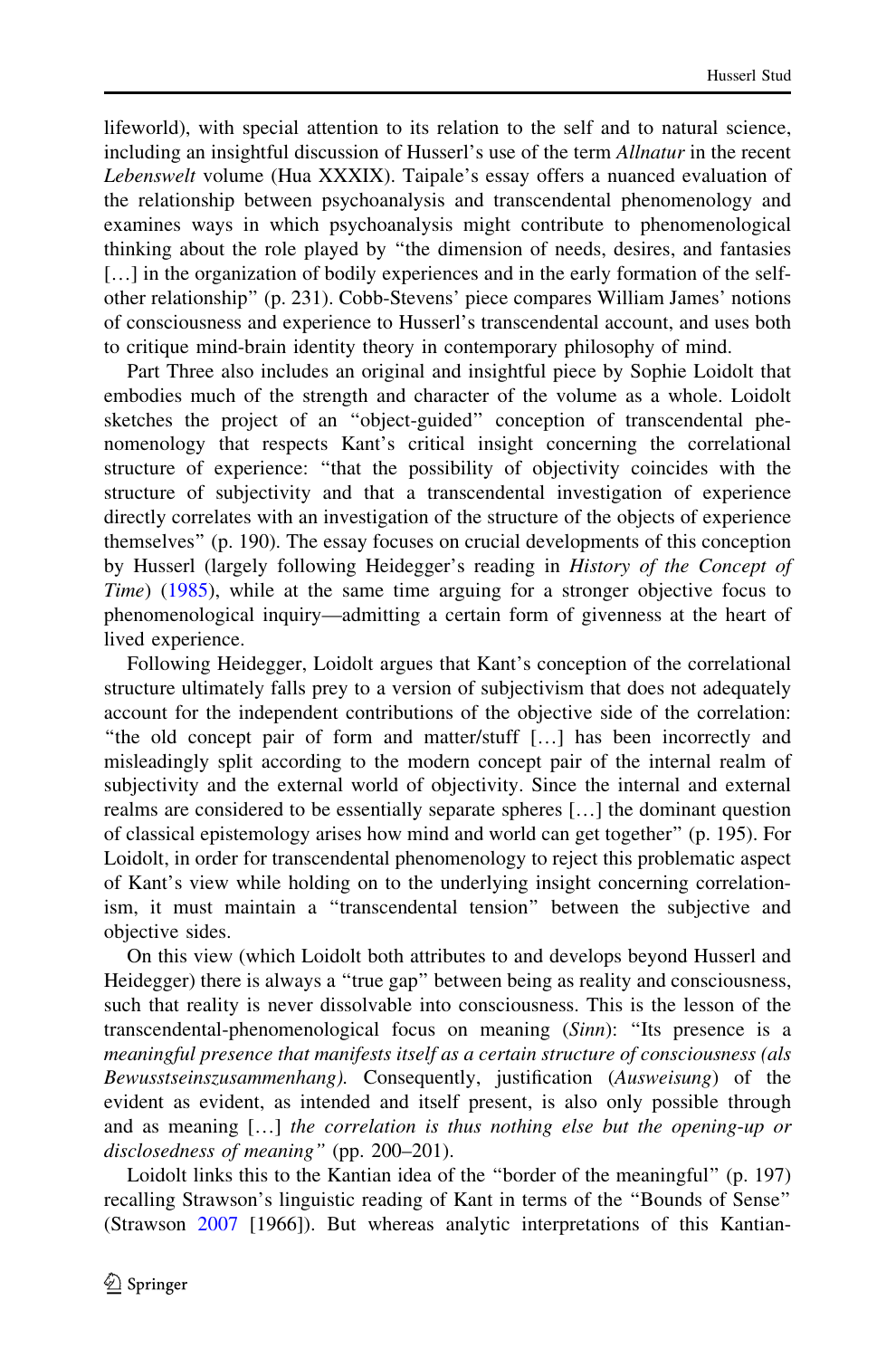inherited conception, such as those of Strawson or McDowell [\(1996](#page-6-0)), read Kant as defining the limits of intelligibility in terms of language or conceptuality, Husserl's move, as interpreted by Loidolt and, e.g., in Crowell's work on Husserl and Heidegger in terms of the "Space of Meaning" (Crowell [2001\)](#page-6-0), differs in the primary role it accords to intentionality. Since according to this version, 1) ''the objective side keeps its dignity,'' and 2) the transcendental approach to objectivity via subjectivity is maintained, phenomenology is regarded as ''a strongly modified but successful continuation of the Kantian core-thought of object-guided transcendental philosophy, which does not fall prey to the Kantian violations that weakened the transcendental tension'' (p. 201). Thus, perhaps more than any other in the volume, Loidolt's essay takes seriously the editors' claim, in the introduction, that phenomenology must take account not only of subjectivity but also of its embeddedness in ''worldly structures'' (p. 11).

The final part of the volume is much more of a hodge-podge and is in my view the least successful of the four. The section purports to take up the question of the status of transcendental phenomenology in light of recent critical positions that seek to move ''Beyond Correlationism.'' Westerlund's contribution focuses on transcendental description, including a substantive argument against, and disagreement with, Crowell on phenomenological versus transcendental necessity, leading to a provocative conclusion: that we should consider giving up the language of ''the transcendental.'' This piece would have made for a fitting and striking final essay for the volume. The two subsequent essays, however, move on in very different directions. Backman's piece summarizes the major claims of Quentin Meillassoux's After Finitiude [\(2008](#page-6-0)) and clearly explains their relevance for the sorts of transcendental questions raised in the book, but it is primarily concerned with evaluating Meillassoux's claims regarding Heidegger's supposed ''strong correlationism,'' marking a major departure from the focus of the previous essays. The greatest outlier by far, however, is the final piece by Keane on Heidegger. Keane's suggestion in the introduction to the essay—that Heidegger's *Kehre* represents a ''deepening of the transcendental and not simply a rejection of transcendental philosophy''—is not returned to in a substantive way and appears in the end as little more than a pretense for another (albeit interesting) take on a theme internal to debates concerning the development of Heidegger's thought. While the editors' desire to include pieces covering the entire breadth of the transcendental phenomenological tradition from Kant to the present day is admirable, it seems to have led to a much greater disconnect in this final part of the volume and thus to compromise to some degree the coherence of what is otherwise a very tight and theoretically interconnected set of essays on an important phenomenological theme.

Considering the volume as a whole, these interconnections might have been further emphasized via cross-references within the essays. While the editors' introduction does some of this in its brief summaries of each selection, and while the volume as a whole is well indexed, more highlighting of the interconnections between the pieces (admittedly a difficult task) would have resulted in a much more powerful presentation of the volume's main themes.

My major criticism of the volume, however, concerns the depth of treatment of contemporary figures and themes. Whereas several essays engage critically with two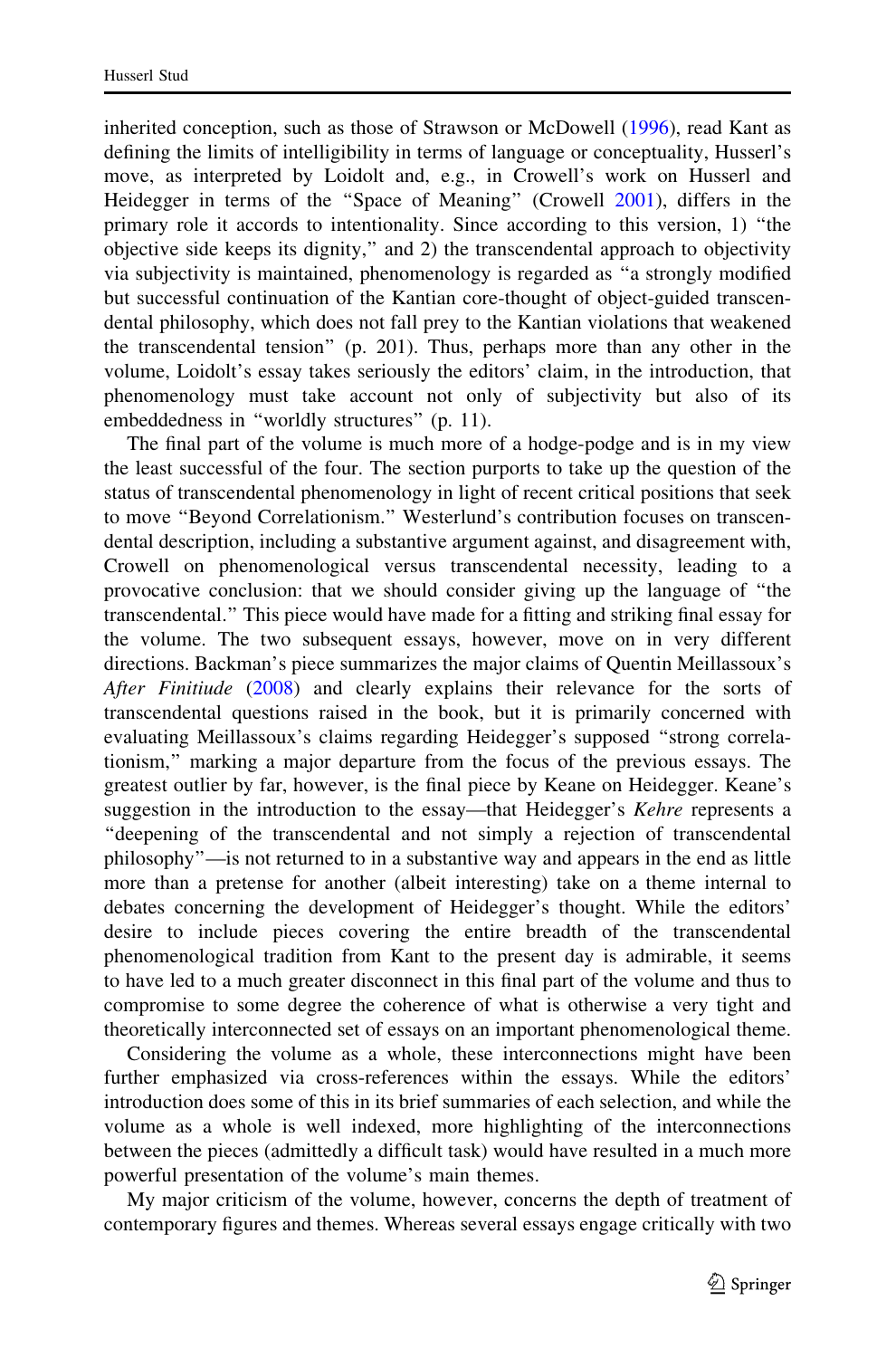or three contemporary figures or with a contemporary movement as part of a more general discussion, there are—with the exception of Backman's essay—no pieces that focus in greater detail on the views of a single contemporary figure or concrete claim. Thus while the essays succeed in their exegesis and development of phenomenological ideas and their application to general problems of contemporary relevance, they are less successful at considering contemporary problems and figures with the fineness of grain necessary to convince critics or at least to serve as the starting point for nuanced critical exchanges.

This may be somewhat excusable with regard to ideas in contemporary Continental philosophy, where the exact meaning and import of recent moves against phenomenology is not always clearly articulated or even understood. But this case is much more difficult to make, e.g., in the contemporary analytic philosophy of mind, where there is continued emphasis on naturalization and yet where openness to phenomenological approaches is now part of a well-documented and developing research program. While an overemphasis in this direction would undoubtedly have changed the focus of the volume and made it much less unique and valuable (given the plethora of work already in print at the intersection of phenomenology and the philosophy of mind), the editors seem to me to have missed a unique opportunity to commission a treatment of specific work in this area vis-a` vis specifically transcendental phenomenological approaches (although, as noted, Cobb-Stevens' piece does include some general-level discussion along these lines).

These criticisms aside, however, the great merit of this collection, and especially of the essays of Miettinen and Loidolt discussed in more detail above, is the way in which they not only assert but *demonstrate* transcendental philosophy's relevance for contemporary philosophical concerns. Perhaps most important in this regard is the emphasis across many of the essays on the continued relevance of the transcendental focus on meaning, especially as a tool for making sense of phenomena of experience in a twenty-first century landscape no longer dominated by the representational and semiotic preoccupations of the linguistic turn. The volume does much, for example, to suggest new ways of considering meaning transcendentally rather than linguistically or representationally, focusing on arguably more direct and ''embedded'' registers of lived experience such as the lived body and intersubjectivity.

The latter topic constitutes another, related success of the volume, due especially to the novel contributions of Part Two: it offers a major resource for rethinking communal practices and other intersubjective forms of intentionality on the transcendental-phenomenological model. Whereas the rejection of naturalism has often led thinkers in the Continental tradition to focus on intersubjectivity in the guise of language or empathy, the volume goes a long way toward showing how intersubjective structures might be understood—especially in the context of the recent emphasis on Husserl's genetic thought—in alternative and perhaps more ''primordial'' ways.

Finally, the volume also contains what is to my mind a welcome omission regarding continued work in transcendental phenomenology: it avoids the temptation to rehash tired debates by focusing too singe-mindedly on the notion of the transcendental subject or ego. While several of the essays deal persuasively with the